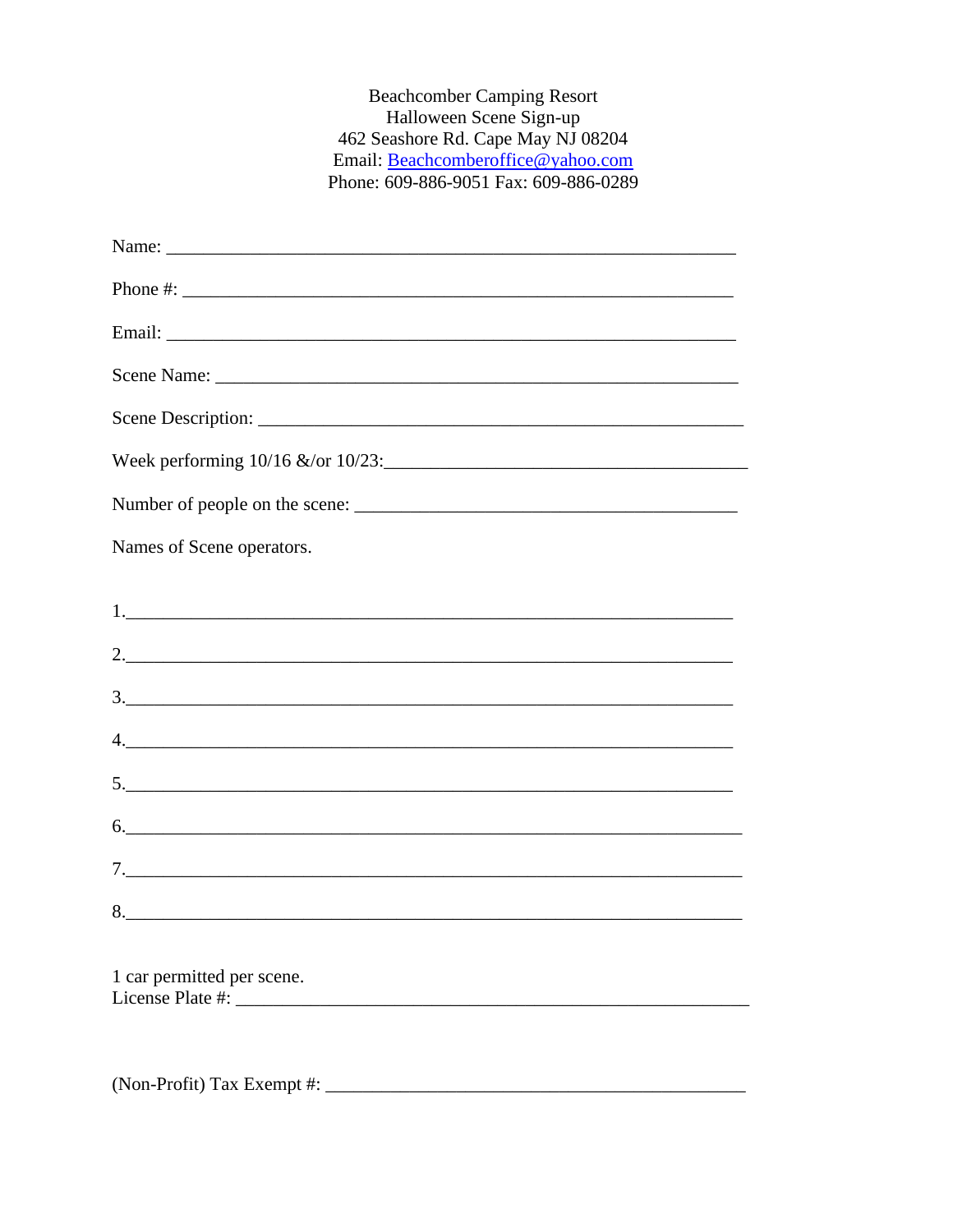Beachcomber Camping Resort 462 Seashore Road Cape May, NJ 08204 609-886-9051

## **Haunted Scene Letter of Understanding for Scene Operators**

Thank you for agreeing to set up & operate a Scary Scene at your designated location during Beachcomber's Haunted Halloween Contest Weekends. For creating your own interactive scene on October 16<sup>th</sup> and/or October 23<sup>th</sup> from 7 pm – 9:30 pm. There is an opportunity to win up to a \$1150 BC Credit. Winners receive: first place \$575, second place \$325 & third place \$200 per weekend.

The following is a list of rules & requirements for participating in BC's Haunted Halloween scene contest.

Rules:

-Group leader is responsible for the behavior & Supervision of everyone at their scene.

-Your scene must be approved by a Beachcomber Halloween coordinator.

-Equipment for your haunted scene may be moved onto your designated site the Monday prior to the event and must be removed by the Monday after the event. Those participating in both weekends Saturday, October 16th  $\&$ /or  $23<sup>rd</sup>$ , can leave their equipment at the site until the Monday after the second weekend. Please properly protect  $\&$  secure it.

-Dialog is required for each scene & must be preapproved. (no cursing, or offensive scripts)

-Number of people per scene is limited to Four (4) Adults & Four (4) Children at total of 8 people per scene.

-All people on your scene must be signed in & have their wristband on.

-Number of vehicles permitted at your designated scene is limited to two  $(2)$ , with the  $2<sup>nd</sup>$ car parked in a designated overflow area.

-There is to be no physical contact with any campers that are visiting your scene at your site.

-No alcoholic beverages are permitted while operating a scene.

-Must keep scene set up and manned until 9:30 pm Saturday, October  $16<sup>th</sup>$  &/or  $23<sup>rd</sup>$ . Failure to maintain scene for entire evening disqualifies your scene in the contest.

-Your scene must be interactive to qualify and every 10 minutes it must be restarted for the next group of campers visiting your site.

-Your scene, props, & volunteers cannot interfere with other scenes or groups.

-If scene members are being dropped off it is the group leader's responsibility to get them to their scene. Only pre-approved vehicles are allowed through the gate.

-Any equipment/ radios given out by Beachcomber is the leaders responsibility to ensure the return of in the same shape it was given.

-Please take bathroom breaks 1 at a time to ensure scenes do not go unoperated.